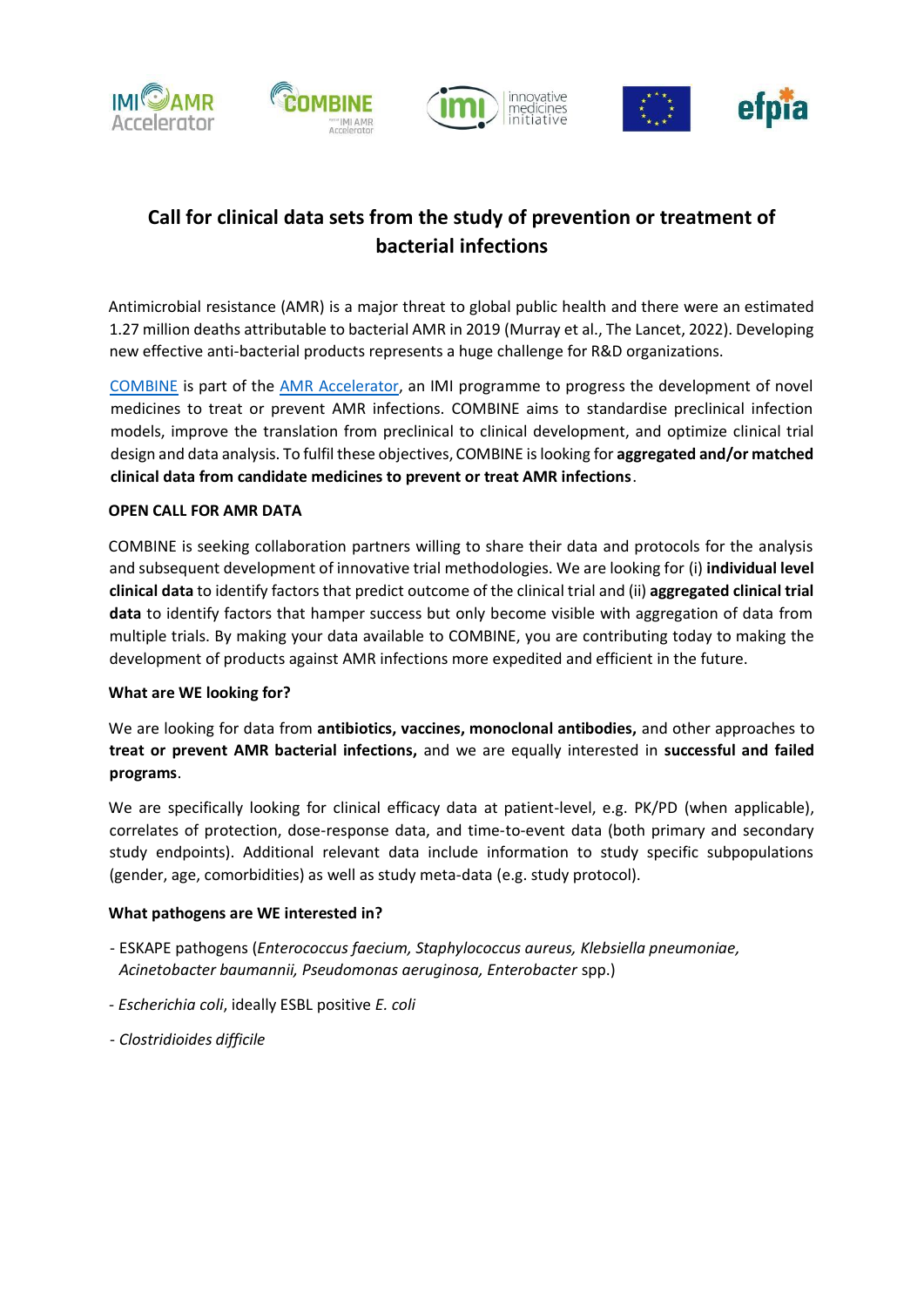



## **What´s in it for YOU or your company?**

Beyond the general goal of improving the robustness of preclinical models, translation to the clinics, and improved clinical trial designs, you might also find some direct benefits for your company:

- GET AN EARLY PREVIEW OF THE RESULTS: As project contributor, you will get access to the results of the aggregated analyses before they are made public.
- GET MORE OUT OF YOUR DATA: Should we identify new findings specifically from your data, we will notify you promptly. We may also consider running specific analyses on your data, if they are within the scope of COMBINE.
- GET INVOLVED IN THE ANALYSIS: Do you have a research question you were never able to answer using your data alone? Let us know: maybe we can investigate it on the aggregated data gathered by COMBINE.
- IMPROVE YOUR OVERALL DATA MANAGEMENT PROCESS: We can provide hands-on training to FAIRification of data for SME and academia - a process that is now increasingly becoming a pre-requisite imposed by funding agencies for grant application.

#### **What about safety and data protection?**

The COMBINE researchers commit to the highest standards of data security and protection in order to preserve the rights of data providers and personal rights and interests of all study participants, in the case of sensitive clinical data. Contact **[AMR-data-technical.COMBINE@grit42.com](mailto:AMR-data-technical.COMBINE@grit42.com)** for more details and technical questions on data protection and FAIRification.

#### **Are YOU interested?**

Then get in touch! For technical questions on data protection and FAIRification, as well as to initiate the data sharing process, please contact **[AMR-data-technical.COMBINE@grit42.com](mailto:AMR-data-technical.COMBINE@grit42.com)**. For questions, ideas and suggestions regarding the data analysis, please contact **[IMI-COMBINE@pei.de.](mailto:IMI-COMBINE@pei.de)**

## Send your EOI to AMR-data-technical.COMBINE@grit42.com.

**COMBINE** has received funding from the Innovative Medicines Initiative 2 Joint Undertaking under grant agreement No 853967. This Joint Undertaking receives support from the European Union's Horizon 2020 research and innovation programme and EFPIA companies' in kind contribution.

<https://www.imi.europa.eu/>

#### **About AMR Accelerator**

The aim of the Antimicrobial Resistance (AMR) Accelerator Programme is to progress the development of new medicines to treat or even prevent resistant bacterial infections in Europe and worldwide. The programme comprises the following three pillars: a Capability Building Network, a Tuberculosis Drug Development Network, and the Portfolio Building Networks. The scope of the AMR Accelerator is broad; under one structure, it addresses many of the scientific challenges of AMR, and it supports the development of new ways to prevent and treat AMR. More broadly, the AMR Accelerator contributes to the European action plan on AMR.

For more information on the AMR Accelerator, please visit [www.amr-accelerator.eu.](https://amr-accelerator.eu/)